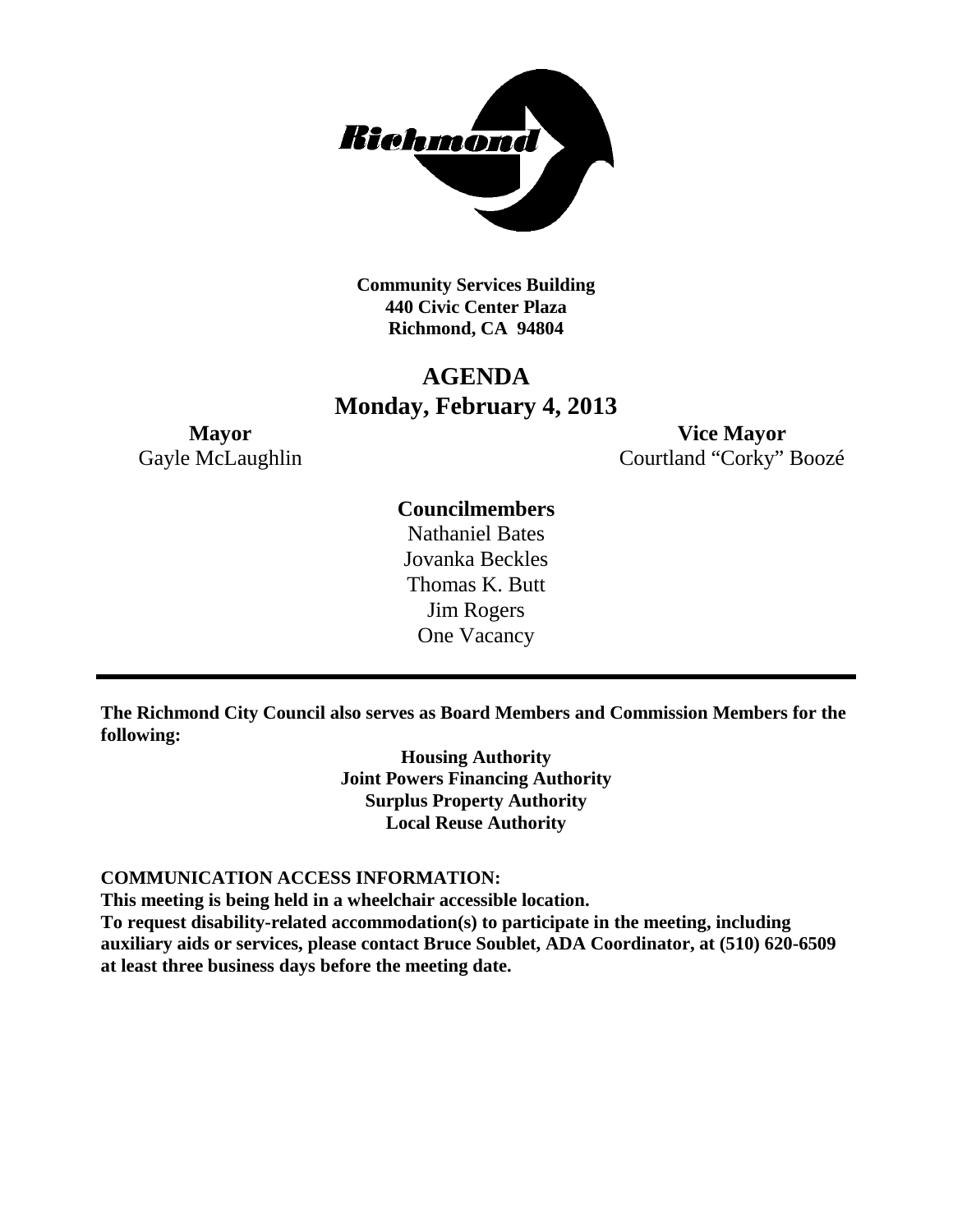# **MEETING PROCEDURES**

The City of Richmond encourages community participation at its City Council meetings and has established procedures that are intended to accommodate public input in a timely and time-sensitive way. As a courtesy to all members of the public who wish to participate in City Council meetings, please observe the following procedures:

**PUBLIC COMMENT ON AGENDA ITEMS:** Anyone who desires to address the City Council on items appearing on the agenda must complete and file a pink speaker's card with the City Clerk **prior** to the City Council's consideration of the item. Once the City Clerk has announced the item and discussion has commenced, no person shall be permitted to speak on the item other than those persons who have submitted their names to the City Clerk. Your name will be called when the item is announced for discussion. **Each speaker will be allowed TWO (2) MINUTES to address the City Council on NON-PUBLIC HEARING items listed on the agenda.**

#### **SPEAKERS ARE REQUESTED TO OCCUPY THE RESERVED SEATS IN THE FRONT ROW BEHIND THE SPEAKER'S PODIUM AS THEIR NAME IS ANNOUNCED BY THE CITY CLERK.**

Any law enforcement officer on duty or whose service is commanded by the presiding officer shall be Sergeant-at-Arms of the Council meetings. He/she, or they, shall carry out all orders and instructions given by the presiding officer for the purpose of maintaining order and decorum at the Council meetings (City Council Rules of Procedure and Order Section III F, RMC Section 2.12.030).

**\*\*\*\*\*\*\*\*\*\*\*\*\*\*\*\*\*\*\*\*\*\*\*\*\*\*\*\*\*\*\*\*\*\*\*\*\*\*\*\*\*\*\*\*\*\*\*\*\*\*\*\*\*\*\*\*\*\***